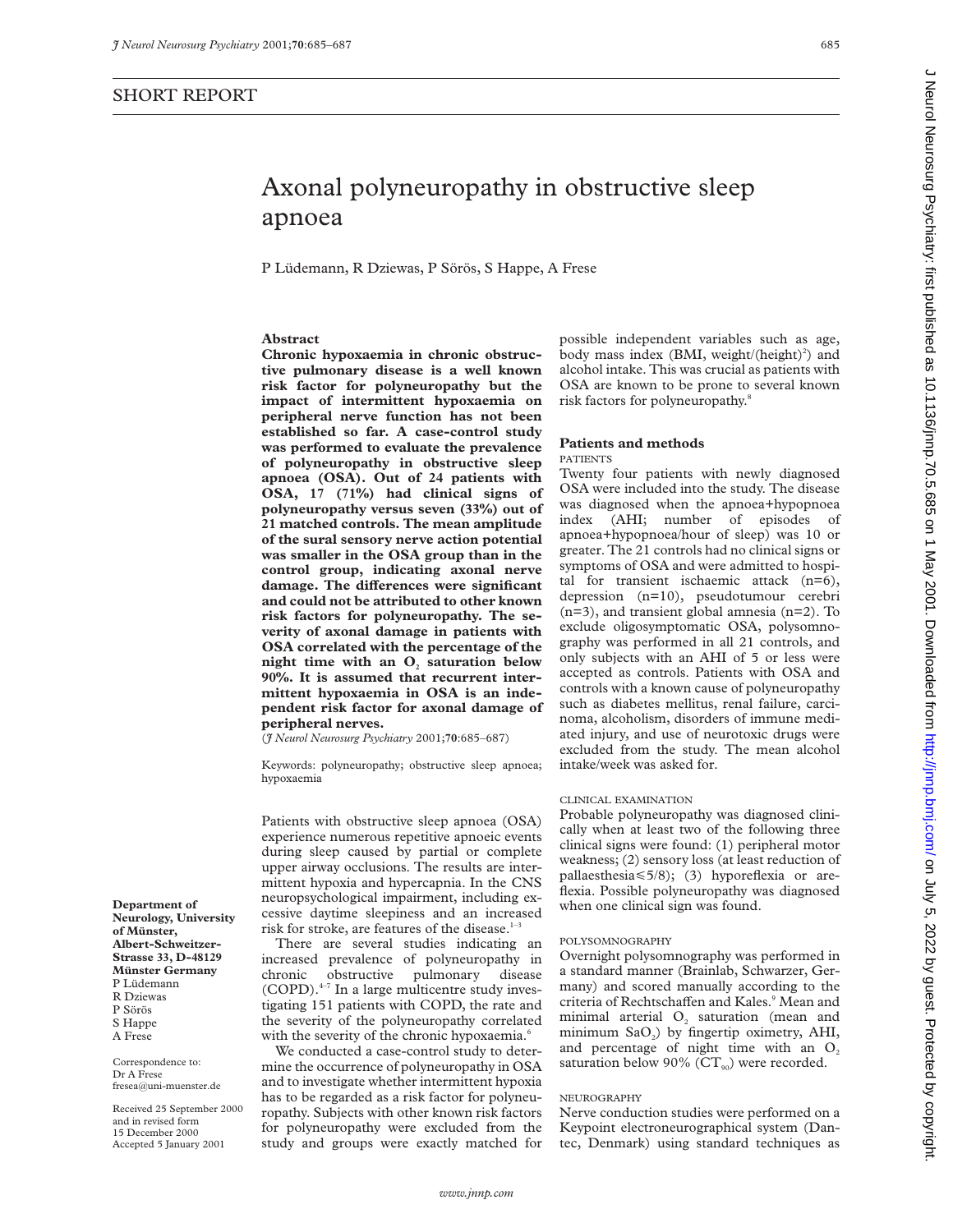### STATISTICAL ANALYSIS

were determined.

Results are expressed as mean (SD), and were analysed with non-parametric tests. The Mann-Whitney *U* test was used to compare unpaired data (population characteristics, BMI, alcohol intake, and laboratory data). The difference in the prevalence of polyneuropathy was calculated with Yates' corrected  $\chi^2$  test. Regression analyses were performed to assess correlations between the amplitudes of the SNAPs and different polysomnographical variables and age. The level of significance was set at  $p \leq 0.05$ .

and the motor CV of the right peroneal nerve

### **Results**

The OSA and control group were well matched for sex, age, BMI, and alcohol intake.

Haemoglobin  $A_{1C}$ , creatinine, and hepatic enzyme concentrations were within the normal laboratory range in all subjects, with no significant differences between the groups (table 1).

The AHI was 38.5 in patients with OSA versus  $4.4$  in controls ( $p<0.01$ ), the mean SaO<sub>2</sub> was 92.1% versus 94.5% ( $p<0.01$ ), the minimum SaO<sub>2</sub> was  $77.3\%$  versus  $85.4\%$  (p<0.01), and the  $CT_{90}$  was 25.8% versus 4.0% (p<0.01).

Neurological examination disclosed at least one clinical sign of polyneuropathy in 17 out of 24 patients with OSA (71%) and in seven out of 21 controls  $(33\%, p<0.05)$ . In the OSA group, 10 patients (42%) had at least two clinical signs of polyneuropathy and were diagnosed as probable clinical polyneuropathy, and seven patients with one sign were classified as possible polyneuropathy. In the control group, one subject (5%) had more than one clinical sign of polyneuropathy, and six had one.

In the OSA group, 10 of the 17 patients with clinical signs of polyneuropathy reported numbness of the toes or feet, three additionally dysaesthesia of the legs, three additionally a slight sensory ataxia, and two additionally dysaesthesia and ataxia. Seven patients with OSA

|                                                             |  |  |  | Table 1 Characteristics of patients with OSA and controls. Prevalence of PNP and |  |
|-------------------------------------------------------------|--|--|--|----------------------------------------------------------------------------------|--|
| electrophysiological data in patients with OSA and controls |  |  |  |                                                                                  |  |

|                                   | OSA patients $(n=24)$ | Controls $(n=21)$    | p Value   |
|-----------------------------------|-----------------------|----------------------|-----------|
| Age $(v)$                         | 53.9 (9.6)            | $53.1$ $(11.1)$      | <b>NS</b> |
| Height (cm)                       | 1.77(0.1)             | 1.78(0.1)            | <b>NS</b> |
| Weight (kg)                       | 97.9 (17.6)           | $91.7$ $(10.5)$      | <b>NS</b> |
| BMI (kg/m <sup>2</sup> )          | (4.8)<br>31.1         | $29.1 \quad (4.2)$   | <b>NS</b> |
| Alcohol intake (g/week)           | 92<br>(48)            | 84<br>(56)           | <b>NS</b> |
| $HbA1c$ $(\%)$                    | $4.6$ $(0.5)$         | $4.8$ $(0.6)$        | <b>NS</b> |
| Creatinine (mg/dl)                | 0.93(0.13)            | 0.92(0.11)           | <b>NS</b> |
| $v$ -GT $(U/I)$                   | $19.8$ $(9.2)$        | $21.2 \quad (7.5)$   | <b>NS</b> |
| Possible or probable clinical PNP | $(71\%)$<br>17        | (33%)<br>$7^{\circ}$ | < 0.05    |
| Amplitude of SNAP (µV)            | (5.9)<br>9.6          | 14.6(6.9)            | < 0.05    |
| Amplitude of CMAP (mV)            | $5.0$ $(2.2)$         | $5.3$ $(2.5)$        | <b>NS</b> |
| Sensory CV (m/s)                  | 48.4 (6.3)            | 50.9 (7.4)           | <b>NS</b> |
| Motor $CV(m/s)$                   | $52.6$ $(4.0)$        | 52.4 (3.8)           | <b>NS</b> |

Values are means (SD) unless stated otherwise.



*Figure 1 Amplitudes of the SNAPs of the OSA group and the control group.*

with possible clinical polyneuropathy were asymptomatic. In the control group two of the seven patients with at least one clinical sign of polyneuropathy had noticed numbness of the toes, one numbness and a slight sensory ataxia. Four were asymptomatic.

The differences in the prevalence of probable and possible clinical polyneuropathy were significant (p<0.05; Yates). The amplitudes of the SNAPs differed significantly, with smaller amplitudes in the OSA group than the control group (fig 1, table 1). Peroneal CMAPs and CVs did not differ between the groups (table 1).

In the OSA group a significant negative correlation was found for the SNAPs and the  $CT_{90}$  $(r=-0.43, p<0.05)$ . No significant correlation was found for the SNAPs and the AHI, the mean  $SaO_2$ , the minimum  $SaO_2$ , or the age.

## **Discussion**

Our data show an increased prevalence of polyneuropathy in patients with OSA. This cannot be attributed to other known risk factors of polyneuropathy. The reduced amplitude of the SNAPs in the OSA group indicates axonal nerve damage. The severity of axonal damage correlates with the  $CT_{90}$ , which represents the duration of marked arterial hypoxaemia.

Our findings accord with a recent study which investigated 17 patients with very severe OSA (AHI $\geq 40$  and minimum SaO<sub>2</sub> \less 80%) and 10 control patients neurographically.<sup>11</sup> These authors found smaller amplitudes for sensory and mixed nerve action potentials in patients with OSA.

According to the clinical criteria, the prevalence of possible or probable polyneuropathy in our study was 71%. The severity was mild and no patient had severe disability due to polyneuropathy. The prevalence of polyneuropathy in OSA is similar to its prevalence in patients with chronic obstructive pulmonary disease (COPD), which varies between 28%<sup>6</sup> and 80%.7 The numbers strongly depend on the diagnostic methods and criteria applied. In accordance with our findings, electrophysiology and nerve biopsy in COPD suggest axonal degeneration as the main pathophysiological feature of polyneuropathy with only a slighter degree of demyelinisation.<sup>12</sup>

A prevalence of 33% possible or probable clinical polyneuropathy in our control group seems to be unusually high but results from the fact that it was diagnosed regardless of whether